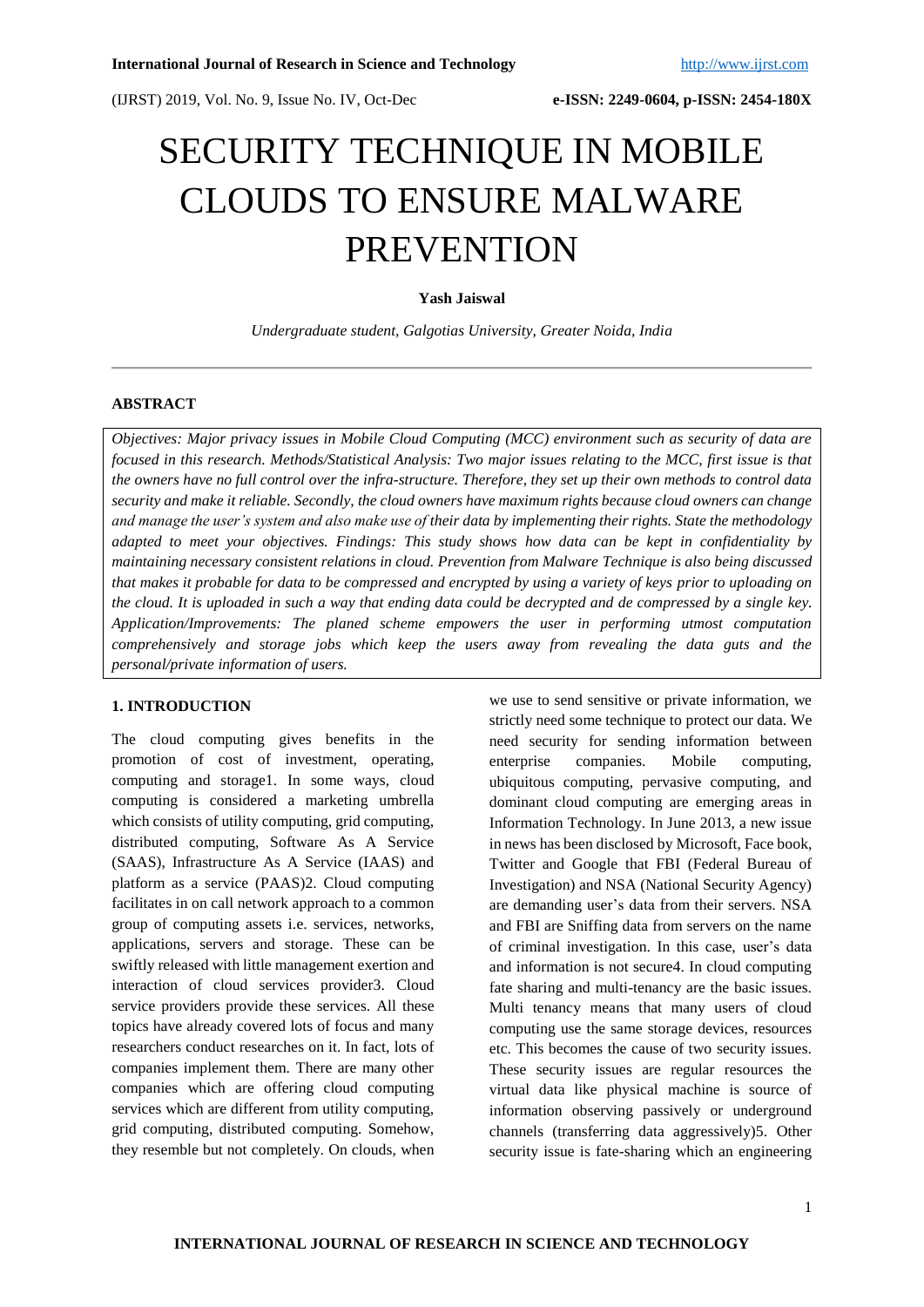design philosophy is where related parts of a system are yoked together, so that they either fail together or not at all. This can give harm to the position of good people by the people with illegal mind who are giving out the same sources. They could be using similar network address. In 2012 and 2013 android OS were focused, the selling IOS and android OS applications enhanced from thirty-eight to eightyfour millions. In 2011, the number of universal mobile is more than 1.6 billion devices. For the better arrangement and appreciation of present malware recognition system, the classification which is related to more than one specialty of the visible techniques requires to be talked about. Issues of cloud computing may be discussed from different angles. Cloud acceptance view point demands many challenges6. Different comparative studies of antivirus and malware detection framework which are android platform based are discussed at the last but not least. There are certain securities and privacy issues exist when the mobile data is broad casted. In

mobile when the malware detection is discussed, due to control uses limits the conventional discovering engines are not reasonable. On the other hand, during the employment of solution of problems, the security and isolation factor occupy. To detect the malware in mobile environment is a difficult and challenging task. Even a small part of malware is there, the discovery of its remains unsure7.

# **2. RESEARCH METHODOLOGY**

Till now cloud computing is not matured. Lots of issues are still associated with it. Here we shall discuss some of the significant issues linked with clouds. Main issues are security, confidentiality, integrity, availability and privacy; whereas Security is well-thought-out a main feature for cloud computing alliance as a strong and achievable multitenacity resolution8. Users view cloud as black box, they cannot view inside it, which keeps users away from clouds.



**Figure 1.** Cloud Service Models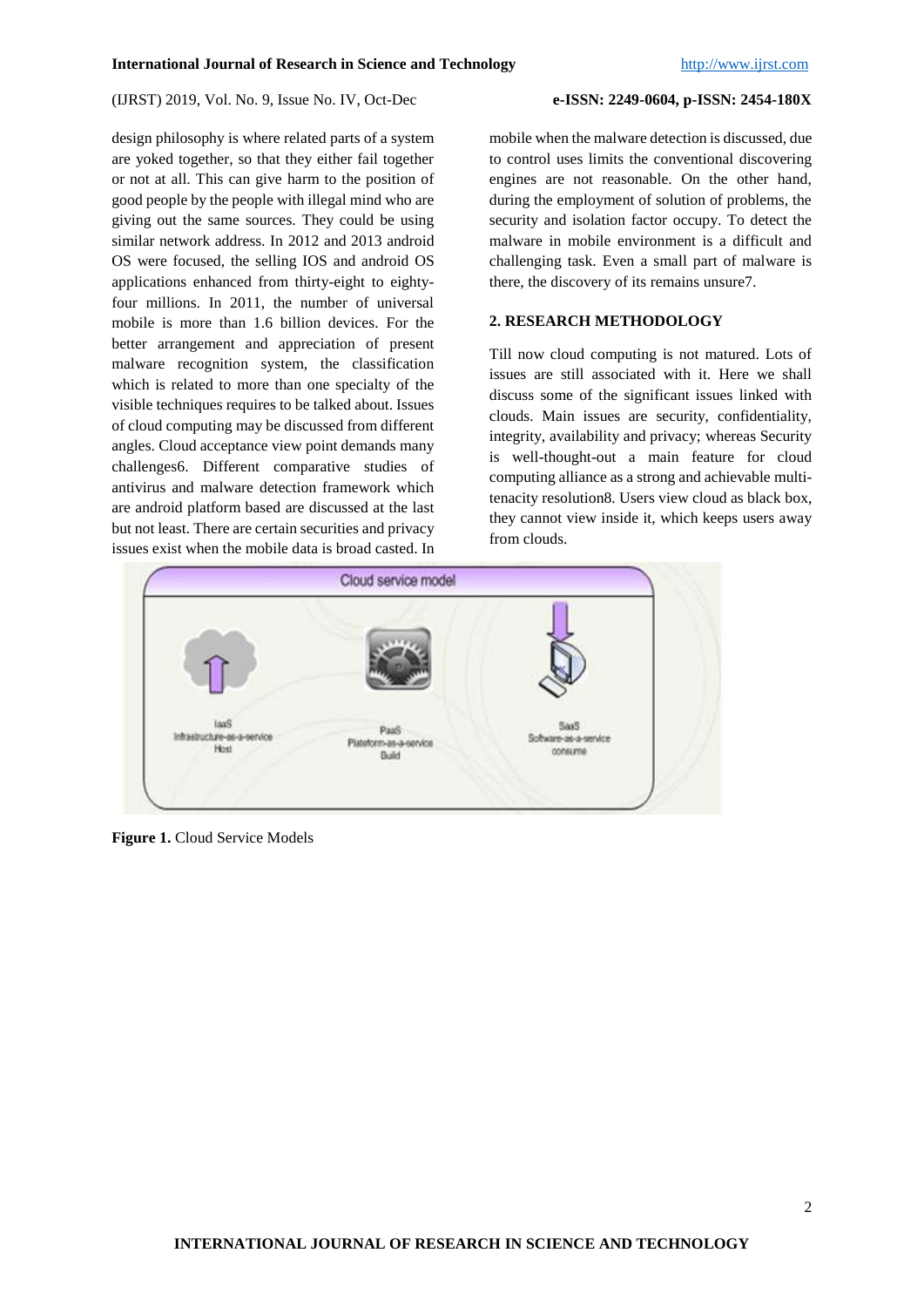(IJRST) 2019, Vol. No. 9, Issue No. IV, Oct-Dec **e-ISSN: 2249-0604, p-ISSN: 2454-180X**



**Figure 2.** Service Model Layering12.

This perspective is shared by university researchers, professionals9 and government administrations. Zetta system provided by Zetta, its main task is to provide storage services10. Reliability and stability of data are of important concerns in cloud computing. This issue is covered mostly by making multiple instances of data, but there is still possibility that system could crash and companies could not be able to get their data11. Amazon S3 is an example of infrastructure which gives privacy and scalability12. Privacy is one of the big issue in cloud computing and many laws have been established for data protection but all are obsolete now. Now, new laws should be enforced for sake of privacy of user's data and there should be legal infrastructure for privacy. There are three service models which are given in Figure 1. Layered wise division is also given in Figure 2. From security point of view, the greatest risk is data leakage13. Ownership of data and rights of data can be lost, when data has been lost or stolen from cloud servers

therefore cloud users hesitate to put their data on cloud servers14. Many cloud service providers are trying to resolve this issue by writing strong agreements and by applying laws. In cloud computing making data backup for reliability purpose could be expensive. But data could be more expensive15. So normally cloud service provides make backup of data by applying redundant techniques and by making dumps of data on user side by users wish. But still users are worried about their data because it can be lost. Cloud computing still contains lot of issues but we are emphasizing on privacy and security of data on clouds. Protecting data from passive attacks is a type of privacy16. Architectural design of MCC is shown in Figure 3. Authentication procedures taken place here and request brought to cloud through internet and dealt with 17. Virtualization, utility computing and service oriented design are the three milestones of this facility. Service models of MCC are shown in Figure 4.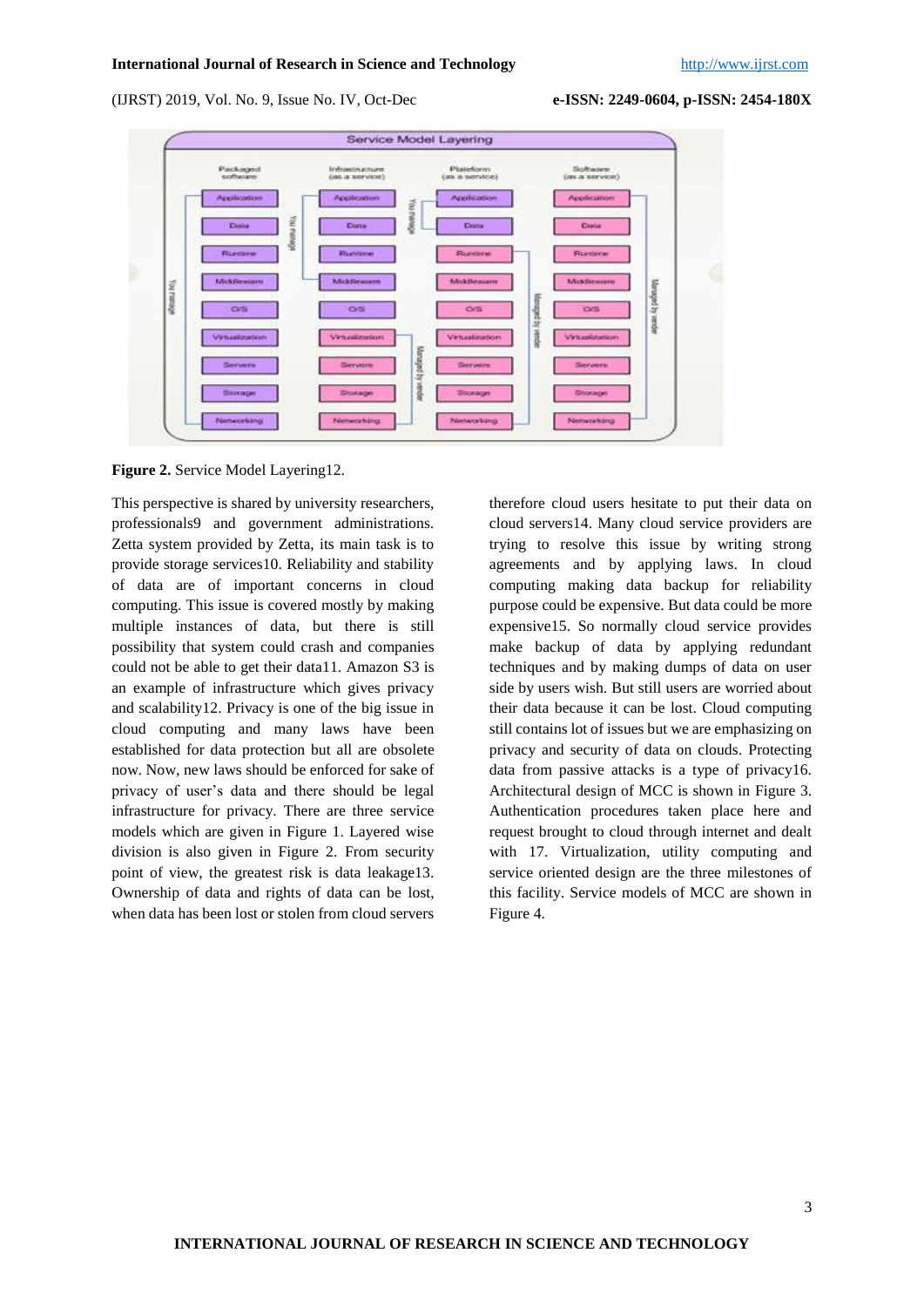(IJRST) 2019, Vol. No. 9, Issue No. IV, Oct-Dec **e-ISSN: 2249-0604, p-ISSN: 2454-180X**



**Figure 3.** Design of Mobile Cloud Computing1.



**Figure 4.** Service Model of MCC1.

According to this model only the application configuration can be controlled by cloud user. For instance, Application programs as Amazon and Google is given in Figure 5. In this model hosting environment will be handling by cloud's user. It also provides platform for application deployment and testing in simple and cost efficient way. Operating systems and middleware services are its



**Figure 5.** SaaS in Mobile Cloud Computing16.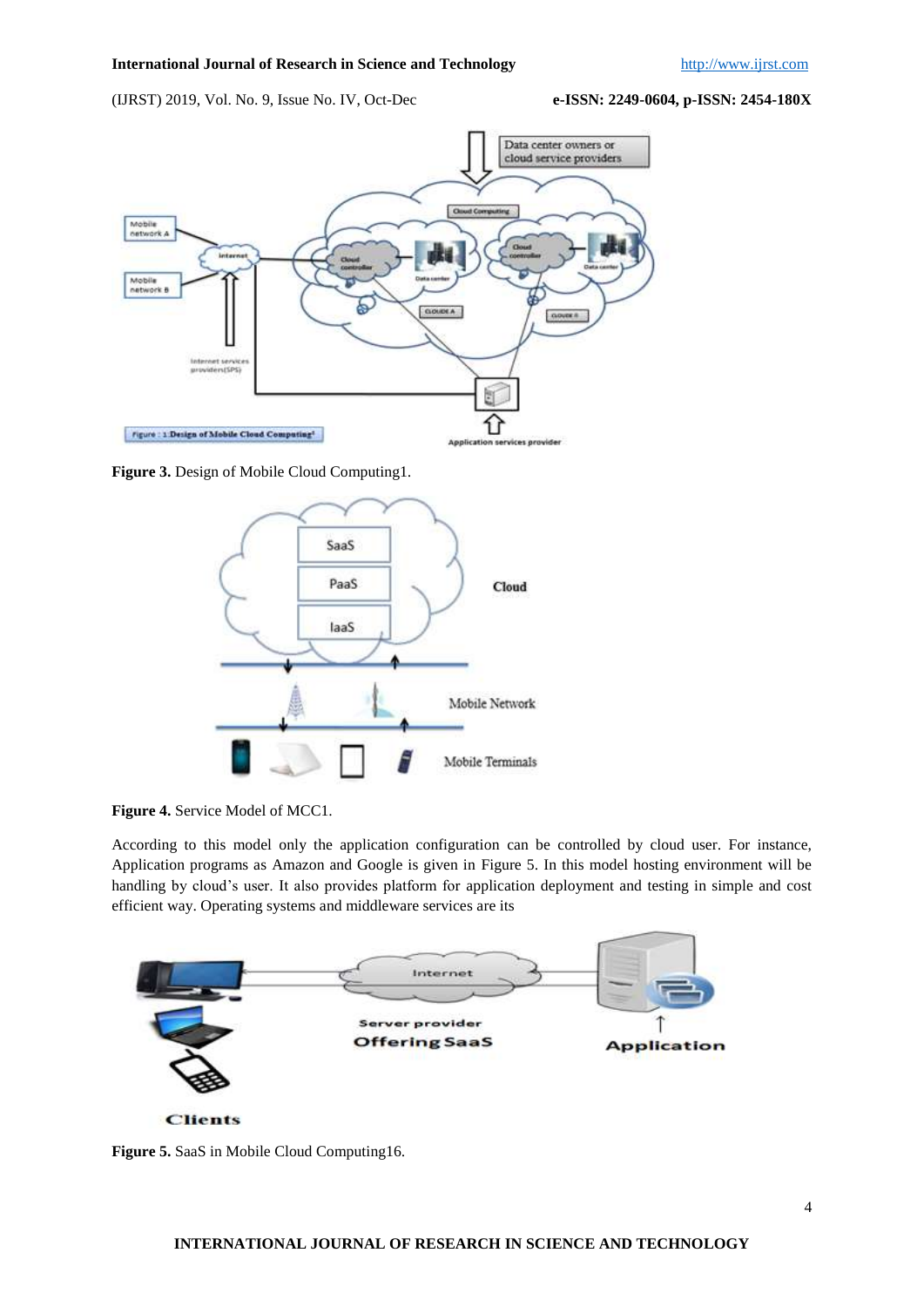(IJRST) 2019, Vol. No. 9, Issue No. IV, Oct-Dec **e-ISSN: 2249-0604, p-ISSN: 2454-180X**





**Clients** 

**Figure 6.** PAAS in Mobile Cloud Computing17.

examples shown in Figure 6. In this model all things are controlled by the user except data center infrastructure. It allows hardware, Servers, Storages and Network deliverance. Amazon elastic cloud computing is an example of IaaS. IaaS in Mobile Cloud Computing is shown in Figure 7. Data center layer provides the infrastructure facility and hardware capabilities for cloud. These build with short occupied spaces, immense power reliability and small hard time risk. In mobile phones devices battery time is most vital. Some solutions to increase the battery life requires amendment in architecture or to add another hardware are in practice but not feasible. Offload techniques may be used by flowing data and control to cloud. Moreover, many procedures are in trend to keep data local and which data move to cloud. Storage is a grand restraint obstacle in mobile devices.



**Figure 7.** IaaS in Mobile Cloud Computing16.

MCC is helpful to user in shifting processing and data on cloud e.g. Amazon. In addition, user may share texts, images and videos over the media and through Flicker like applications. Because of the fact that applications and data are backup and stored on many computers under security observance, very small amount of assets i.e. smaller power and low price mobile devices to get required practices by users on mobile. Advantages of Mobile Cloud Computing are shown in Figure 8.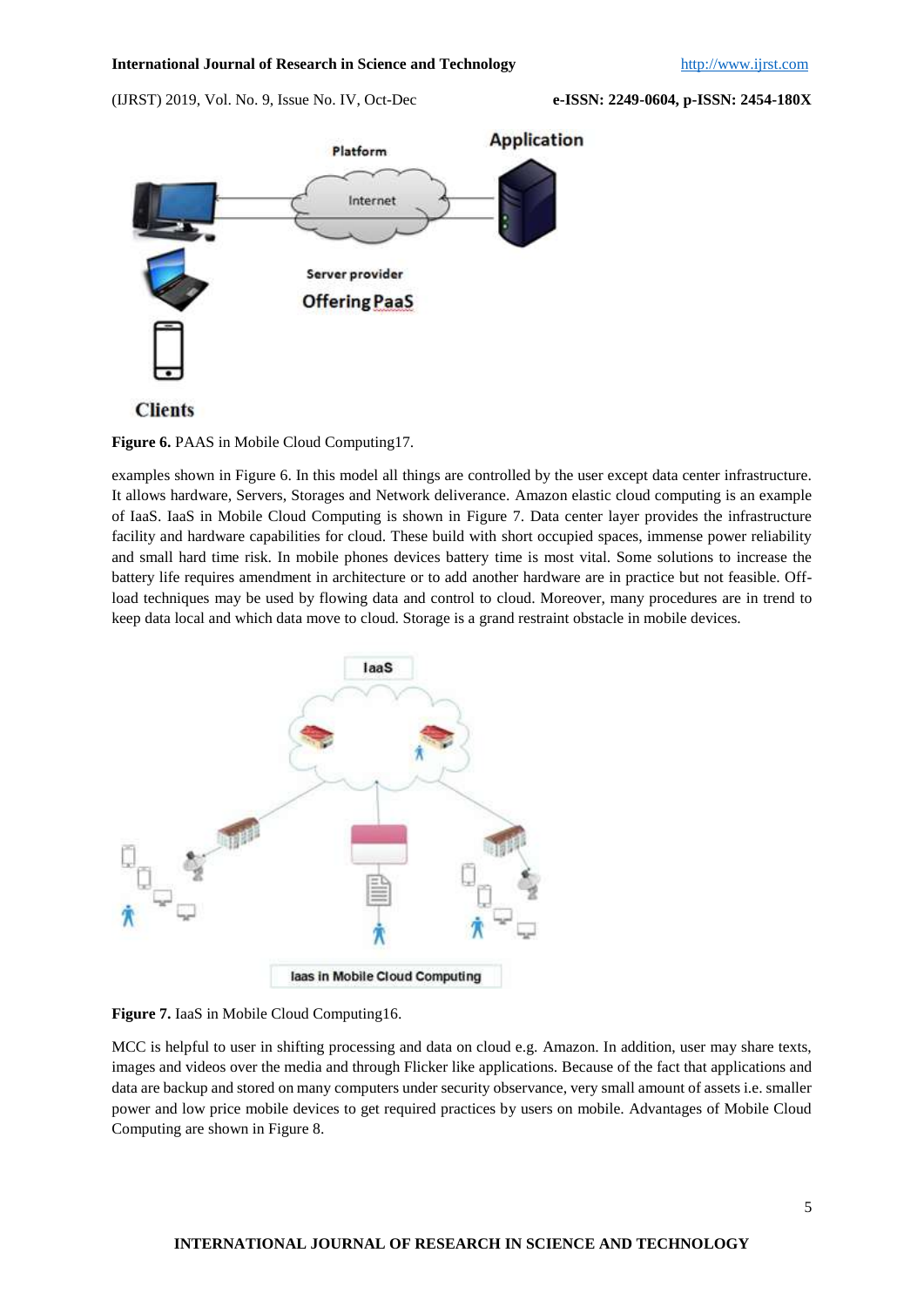(IJRST) 2019, Vol. No. 9, Issue No. IV, Oct-Dec **e-ISSN: 2249-0604, p-ISSN: 2454-180X**



**Figure 8.** Advantages of Mobile Cloud Computing9.

Cloud users focus on the promise of the cloud service supplier concerning strength of their service in avoiding data from illegal entry within public surroundings17. Cloud service provider organizes clouds in such a manner that they can compensate, where ever it is possible. Cloud users establish a contract mostly with consideration to its physical verification. Both of the client and the cloud service provider share the accountability for protection. At present the major problem in cloud computing is security and privacy issues16. Mostly enterprises are deploying application on public, private and hybrid clouds. Private clouds are built especially for enterprises and for their applications to fulfill their security needs. Third parties keep up public clouds. Hybrid clouds are mixture of both public and private clouds. A new platform is launched by SUN, named as the Sun-Open-Cloud-Platform18. If a user is trying to get data at some new location, then he may compromise on his privacy. Organizations require new different ways to protect user data. A method is used for security is authentication techniques19. It works with secured credentials or username and passwords. Authorization, privacy and security are the major terms in cloud computing. Now a day's Risk management is attained by encryption of data20,21. While decrypting it, we ensure that certificate of authority is verified and the communication is totally safe. There is also selfrepeating virus software, which is called Trojan virus. It only damages the computer after completely installing in your systems. Mobile database problems also exist there. Images, audio and video are the parts of multimedia. Multimedia database

computing demands vast storage capacity, fast speed for the organization of data and transfer rate22. Privacy challenges along with security issue also exist within mobile atmosphere broadcasting. There are possible difficulties in MCC19. Discussion is made while concluding the several uniqueness of detection techniques as base, classification is made to arrange and understanding or realizing existing recognition systems in better way. Analysis of antiviruses with Android based malware finding programs also talked about at the last but not least23. In mobile environment identifying a malware is a difficult job in fact. In cloud computing service and pervasive computing provides lots of advantages24. The solution is discussed by25 in security and privacy breeching. They managed user data and also kept it private on clouds by creating a privacy manger. For the purpose of privacy and the sake of its defense, it uses obfuscation feature which implements the privacy when the need arises. Private data was to store in an encrypted form on cloud instead of data's normal form remained the focus25. Mostly "Pay as you go" cloud computing model is used by small and medium size businesses. This model eliminates the worry or hardware maintenance. Data management applications are the best solution in clouds to minimize or cover up the price factor of hardware and software attached with database26. The study also discusses the limitations of the data management issues installing and opportunities in the changing phases of the cloud computing. Rather than operative and transactional database systems, DSS26, Large-scale, mission application specific data, data analysis and more for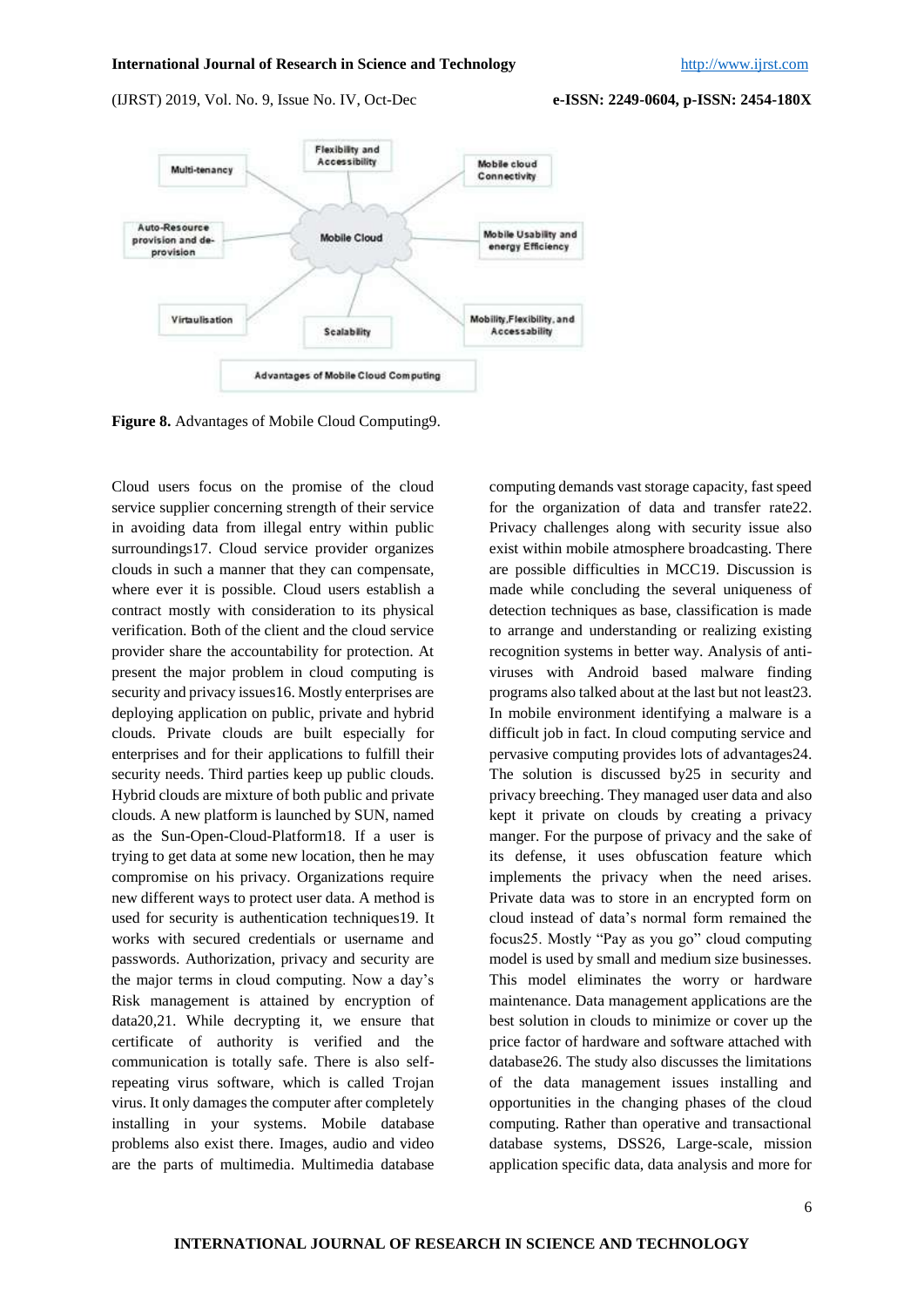the benefits of cloud computing possibly provide than the transactional database. The main focus in this research is on these challenges. Map reducing form and T Platform is another efficient technique presented by 27,28. This technique is used to process data sets in huge amount. By the use of this form with the user defined mapping enables us to calculate huge data simply and can re-execute the function for fault tolerance. Large quantity of the data like crawled documents are processed by programmers mostly by using this model. According to an extreme important and basic problem in future will be security. Due to the evaluation of electricity from last decade, large organizations have changed

their focus on business rather than power generation for their business, easily switching to new and advanced working resources on network, and cloud computing as developing Information Technology. Security of outsourced data is made using Proofs Of Irretrievability (POR)29. This model (POR) achieves the file irretrievability security, also recognizes changes in data. A HetNet mobile cloud computing architecture that is different from traditional static cloud computing and existing mobile cloud computing was proposed. The new architecture consists of two layers, a GSC and an MDC30,31. Up till now the all



Figure 9. Usually experiential malware behaviors 34.

Schemes are weak safety measures schemes and work as a single server. Gives definition of PDP (Provable Data Possession) to achieve data integrity of outsourced data. PDP can sense corruption but not gives safety. Planned Scalable Data Possession (SDP)32. SDP overcomes all safety issues in PDP but the problem is that it facilitates to one server. Through the web browsers 90% of unseen malwares were extended. Web is boundary line of challenge in conflict to anonymous malware. In the Figure 9 experiential malware behaviors are revealed. Antivirus can inspect that what a file will be carried out by running it in the sandbox. State cost on base of act execute by the file.



Figure 10. Detection Rate of each antivirus vendor35.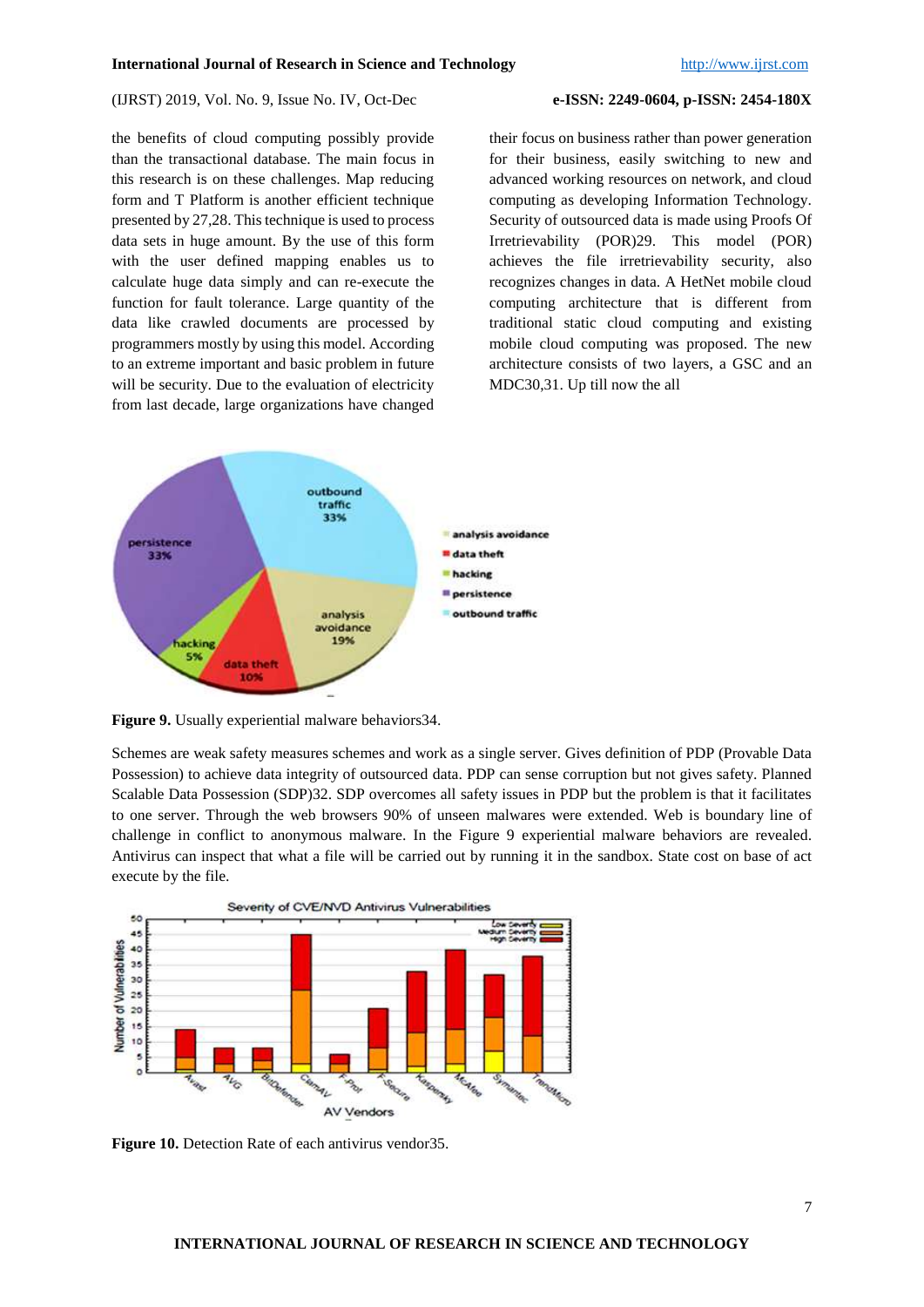National Vulnerability Database counted some issue for ten antivirus vendors is shown in the Figure 10. For the mobile workplace it's a technique for malware detection on cloud. It consists of many pay backs as enhanced detection method, power diminution of mobiles. It consists of a host agent and a network service may be having a few antivirus software, moreover they enlarge the finding means. Security can be considered as a big setback in mobile cloud computing point of view. When you move your record on other hard drives, it is not secure. Security could be a top rank issue in cloud implementation. It is possible to establish huge data center on very low cost to everyone. It can reduce overall infrastructure price but it can enlarge network price. If one requires different clouds in typical interfaces or API's in sequence to allot or insert different resources or data, according to the view point of the cloud provider, the flexible assets likewise multi-tenancy or virtualization make the charge investigation stronger than a distinctive data center. Further the virtual machine is a cost enhancing element. It is a dire demand from the cloud customer before shifting his central part of his organizational information over to the cloud to avail this facility. It needs high performance by the supplier33.

# 2.1 Problem Statement

Many cloud users use the similar storage device, resources wirelessly it is called multi-tenancy. It may cause two security issues. Universal assets the virtual machine, data like physical machine is source of side channel (information observed passively) or dissident channels (flowing data aggressively). Other security issue is fate sharing which shows that parts are joined together and may or may not fail jointly. This can cause sabotage the position of good people unwontedly sharing the same resources with bad people as both are using the same network address. There are two main issues relating to the MCC; first, the possessor has no full power infrastructure. Users only have limited rights to access and interpret his data stored on the cloud. There is no facility provided to secure the data rather than traditional security measures. Therefore, users need to set up their method to control to implement their own security plan to make data reliable. User needs to take measures to secure his data before uploading

on the cloud. Second, the cloud owners have maximum rights because cloud owners can change and manage the user's system and also make use of their data by implementing their rights. So it reveals that cloud owner can access your personal data at any time and if you have not taken any measure to secure your data then you are at risk. These two issues give us a small belief on managing and sending data on mobile cloud as compared to old structures where the user privilege on fundamental structure. This can allow the consumer to avoid from wicked programs while storing and sharing data on mobile cloud. To solve these security flaws a technique is proposed that provides us the way to secure out data before uploading it on the cloud and that will be based on the security keys to pack and unpack the secured data on both ends i.e. sender and receiver.

### **3. RESULTS AND DISCUSSIONS**

Whenever in Mobiles we discuss regarding the Malware detection and management, then conventional anti viruses or further malware discovery tools are not practical due to the power consumptions limitations. By means of answers based on clouds there are securities and privacy problems are concerned. Recognition of malware is surely a demanding work in the mobile environment. If there is a small fragment of malware its recognition leftovers unsure. Typically, antivirus identifies only 21 to 80 percent of known viruses. AV-Test finished with restricted group of data and point to Ninety percent of detection proportion. Main Security distinctiveness beside viruses in the Mobiles is Apps evaluation, Remote Management. Other method of Malware classification is elaborated in which categorization is accomplished on foundation of detection unlike to local organization on stand of dispersal method. It is not helpful simply in enhanced facts of malwares, additionally it helps to be familiar with where discover malware. The service for storage to its users is offered by the cloud computing that could be reached to a large amount of storage space. Cloud data by other users can also be splitter by means of state that data transfer is credited by holder of data on cloud.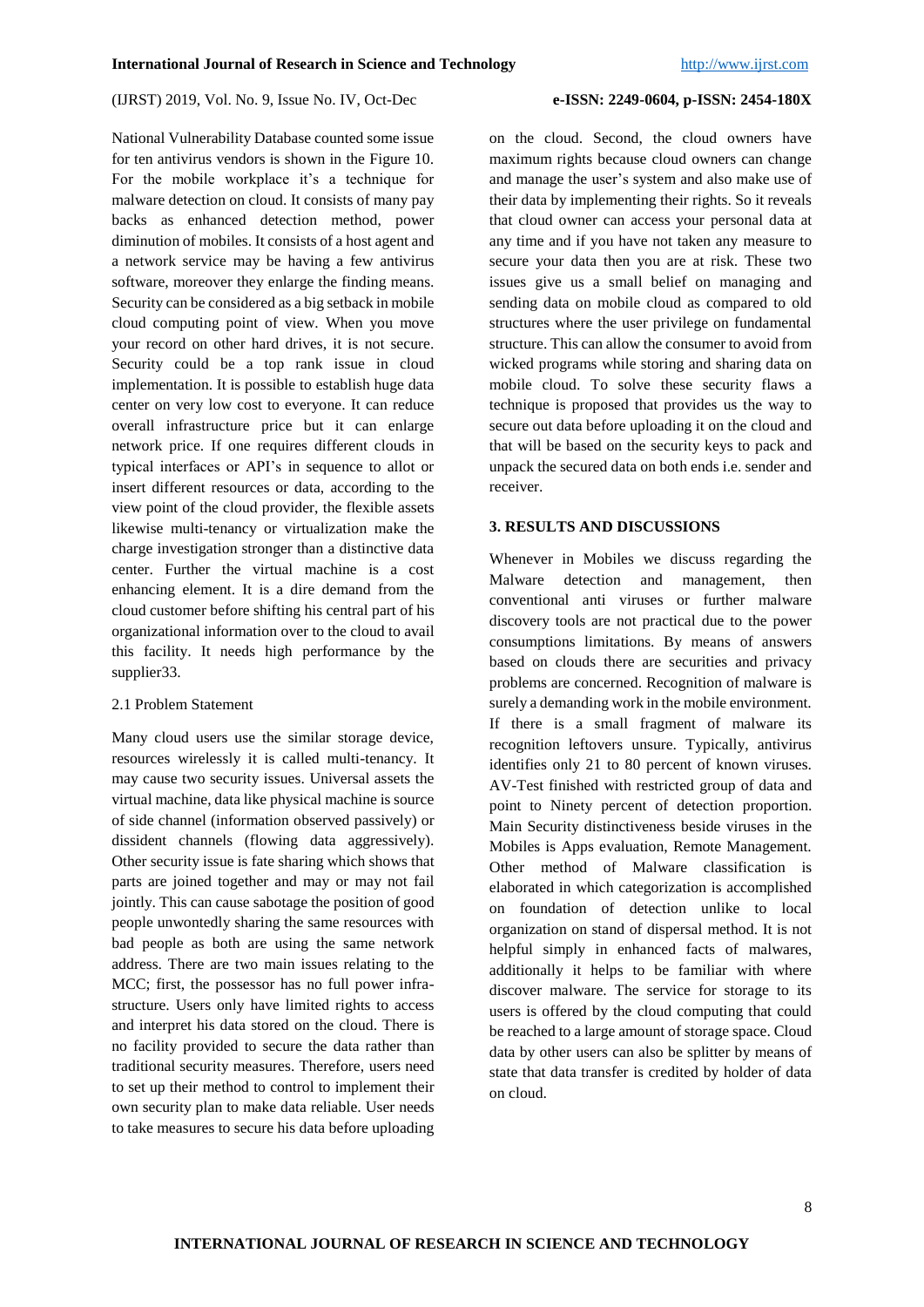# **International Journal of Research in Science and Technology [http://www.ijrst.com](http://www.ijrst.com/)**

(IJRST) 2019, Vol. No. 9, Issue No. IV, Oct-Dec **e-ISSN: 2249-0604, p-ISSN: 2454-180X**



**Figure 11.** Secure Sharing using Cloud Computing.

Depiction of confined distribution by prevention from wicked software and an illegal person on cloud is shown in Figure 11. Faheem has data which is stored on the cloud. He needs to dispatch data to Pervaiz however at similar occasion he does not wish for Tazeem to reach at the data. Tazeem cannot arrive at data by probing or getting authoritative 'key' of Pervaiz as 'key' is applicable only for Pervaiz. Specific security necessities can be summed up the as follows.

- Data should be stored securely which is placed on mobile cloud. Cloud Service Provider offers storage services will not conciliation on the data privacy at any price.
- · Data sharing can be obtained subsequent to authorization of the owner of that data. When permission received, approved user would be capable to attain stored data on the cloud. Though this authorization and privileges for data access will not provide any privilege to the cloud provider for the access of data.
- When owner of data gives you permission then it will not be reused by anybody through permission porter because private key is functional only on recipient computer. Users of cloud, who does not encompass the key, will not able to be valid authentication given by data owner for access of data.

Requirements congregation challenge in the overhead circumstances is that secure data sharing burden to be attain beneath the MCC impression. It is necessary that Cloud Service Provider helps to oblige authorization strategy for data access however execution will not reveal any type of information to cloud services provider. Cloud provider should not allow having tremendous privileges so that it will be capable to allow prohibited entrance. Proposed solution is elaborated in the Figure 12.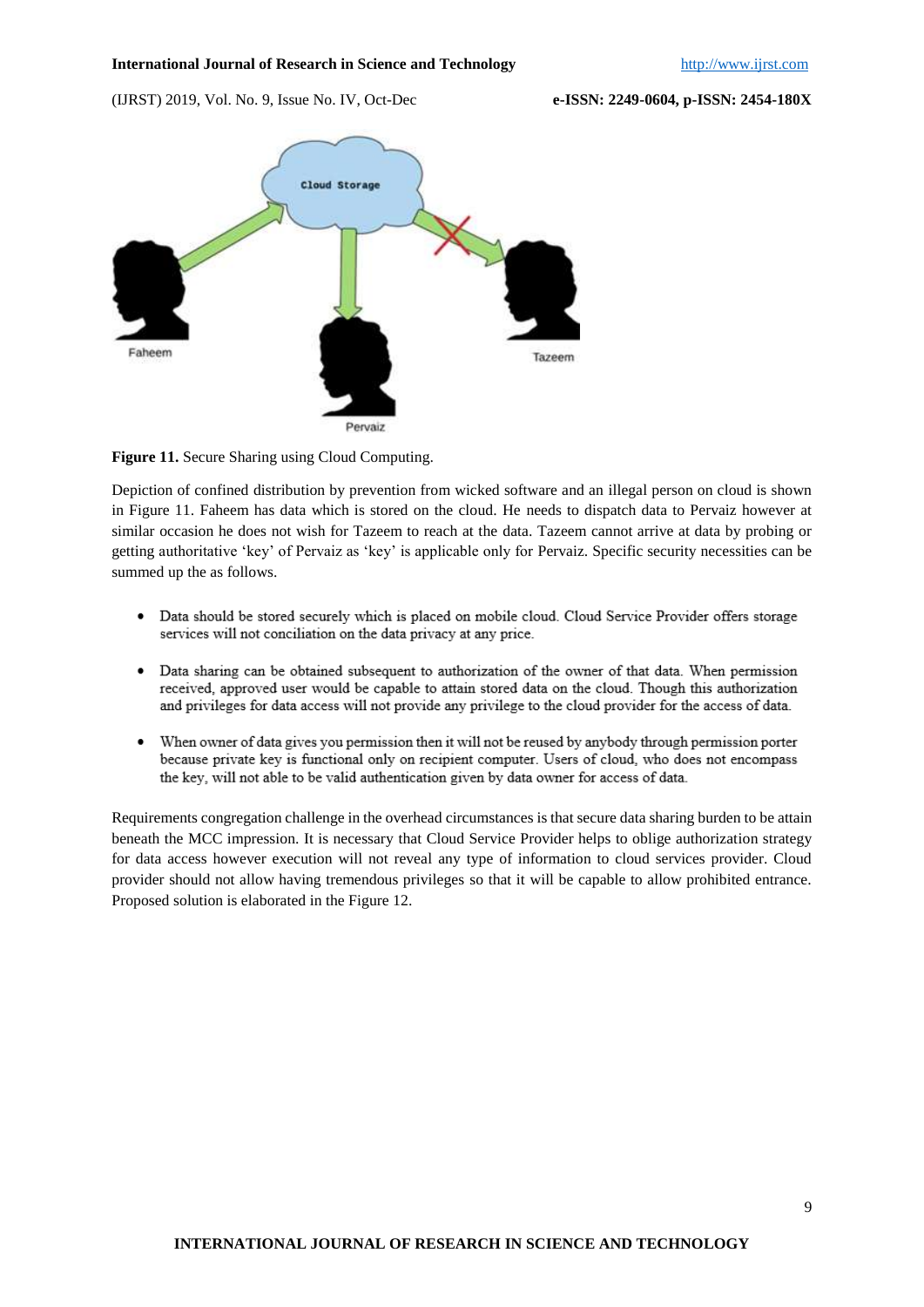(IJRST) 2019, Vol. No. 9, Issue No. IV, Oct-Dec **e-ISSN: 2249-0604, p-ISSN: 2454-180X**





**Figure 12.** Sequence diagram of protected sharing.

3.1 Actual Working of the Technique

We discuss prevention from malware technique that makes it is probable for data to be compressed and encrypted by using a variety of keys prior to uploading on the cloud. It is uploaded in such a move that ending data could be decrypted and de compressed by a solo key. Encrypt and decrypt methods are recognized on basis of Elliptic Curve Cryptography and RSA Encryption. Our prevention technique will proceed as follow. It is assumed that "V" is the group of users while "m" is the group of data. For each vi  $\epsilon$  V, vi keeps a hidden key named 'ki'. Assume 'q'is a number that is created randomly and it is acknowledged by every vi  $\epsilon$  V. After this acknowledgment encryption procedure is finished in succession of v1…vN where, 'G' is the general number. For vi є V, it calculates

$$
m_i = m_{i-1} + qk_i G \tag{i}
$$

where,  $m0 = m$ 

Subsequent to that all v $\epsilon$  V will donate in encrypt process, then final data in encryption form will be designed as under.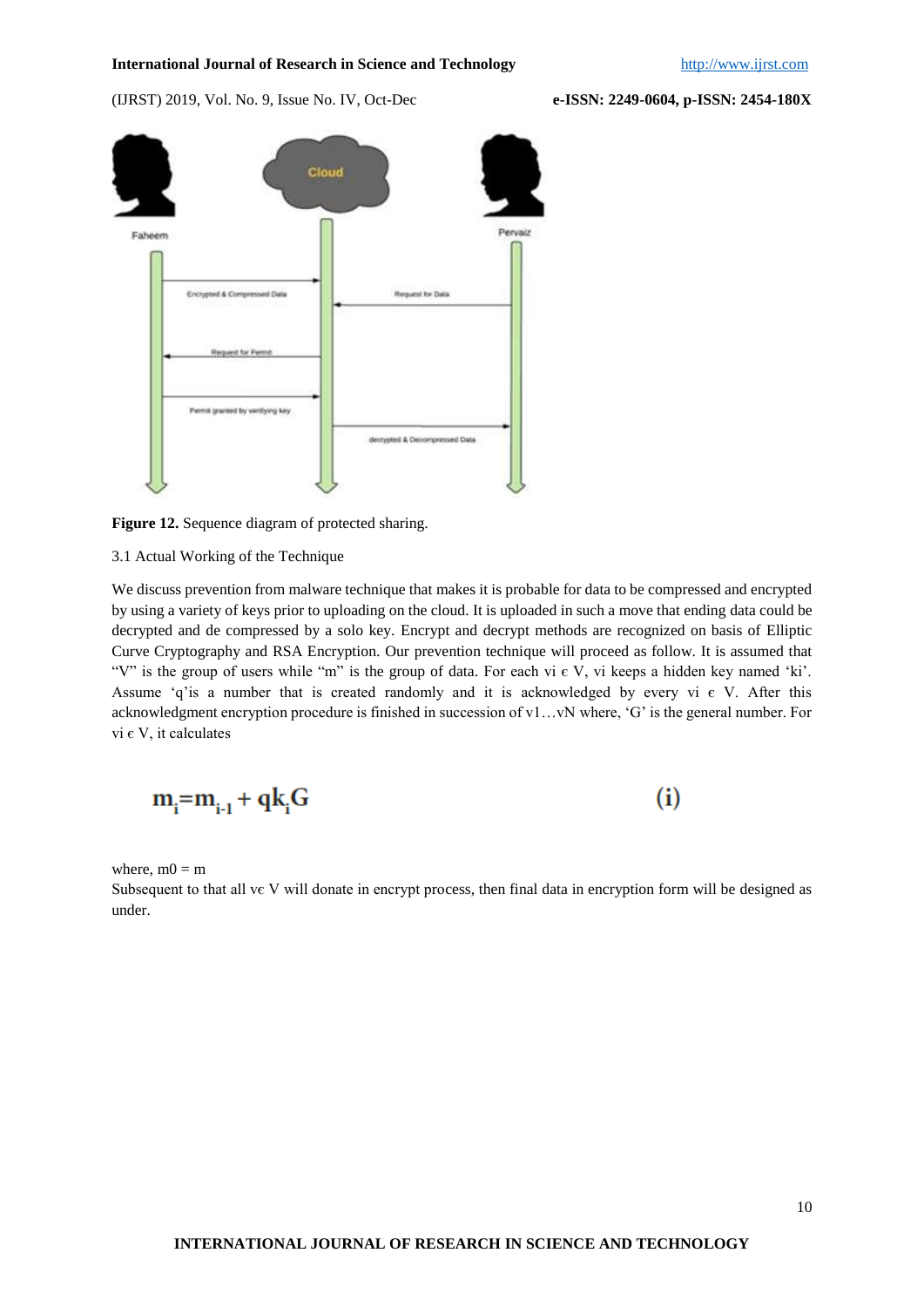(IJRST) 2019, Vol. No. 9, Issue No. IV, Oct-Dec **e-ISSN: 2249-0604, p-ISSN: 2454-180X**

ng.

ner.

$$
m_e = m_N \tag{ii}
$$

$$
m_e = m_{N-1} + (qK_N G) \tag{iii}
$$

$$
= m_{N-t} + \sum_{i=N-t+1}^{N} (qK_i G)
$$
 (iv)

$$
= m_0 + \sum_{i=1}^{N} (qK_i G) \tag{v}
$$

$$
= \mathbf{m} + \sum_{i=1}^{N} (qK_i \mathbf{G})
$$
 (vi)

In equation (ii) me donates the encrypted data which is substituted with mN. In equation (iii) we break the mN data by value 1 and append a key combination with this data which is qkNG. In equation (iv) we make the summation of the key combination and denote the 'm' data with mN-t which is the one value subtracted from the original data mN. In equation (v) we represent the data 'm' with the initial value 'm0' and set the equation to the initial value "1" to the "N" and in equation (vi) we have substituted the "m0" with the 'm'.

Let

$$
\mathbf{k}_{\mathbf{c}} = \sum_{i=1}^{N} K_i
$$

Afterward  $m_e$  will be decrypted by a single process as under. Now we start the decryption process from equation (vii) where  $m_p$  denotes the decrypted data and it is calculated by subtracting the key combination from the encrypted data me. In equation (viii) we put the value of kc and insert the summation value. Further in equation (ix) we apply the rule of multiplication and append 'q' within the summation. Ultimately we get the original encrypted value that was generated at the start of the encryption process.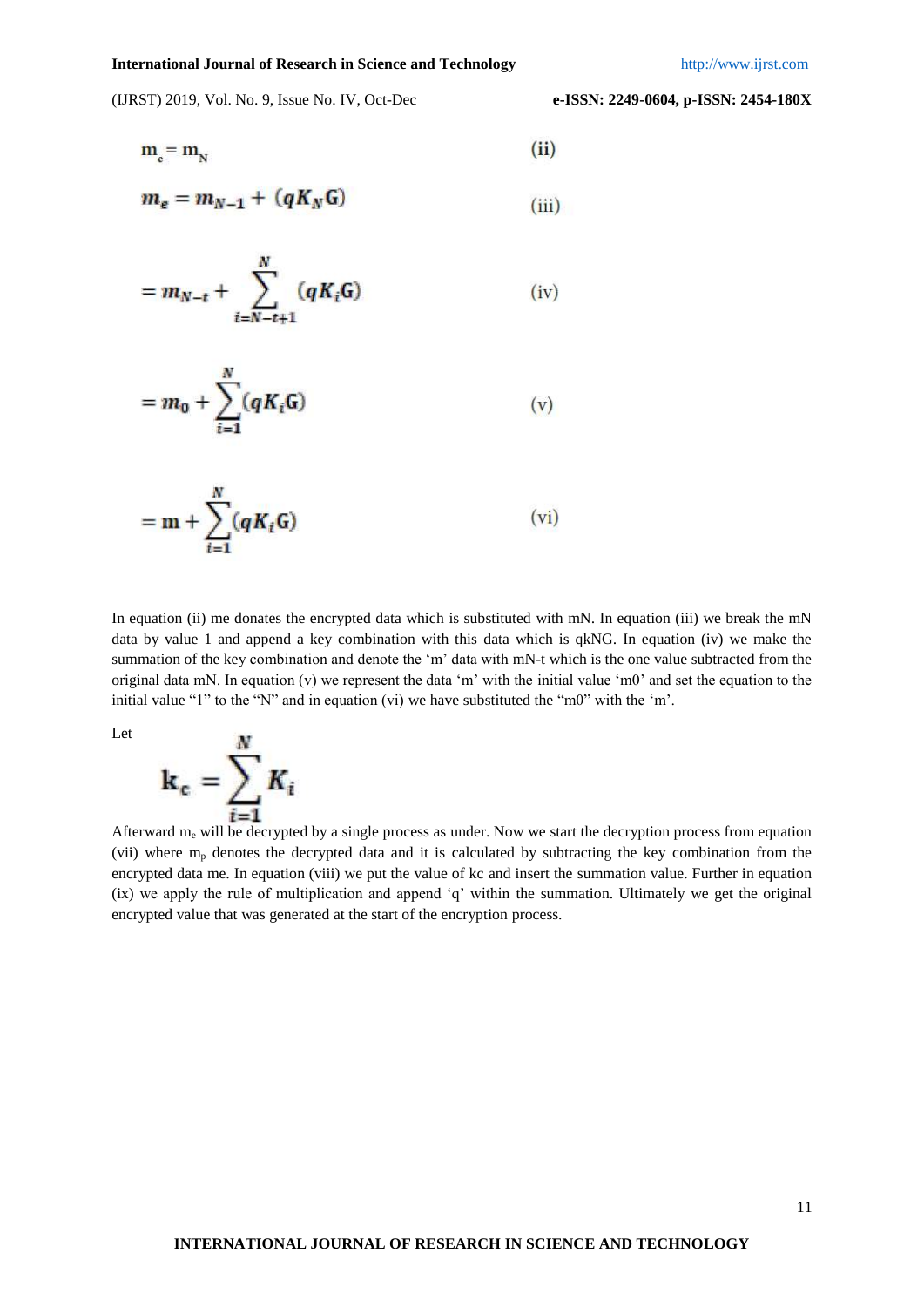(IJRST) 2019, Vol. No. 9, Issue No. IV, Oct-Dec **e**-

$$
m_{p} = m_{e} - qk_{c}G
$$
 (vii)  

$$
= m_{e} - q \sum_{i=1}^{N} K_{i} G
$$
 (viii)

$$
= m_{\rm e} - \sum_{i=1}^{n} (q K_i G) \tag{ix}
$$

 $=$  m  $(x)$ 

M

By using our prevention technique, data is compressed and encrypted numerous times by using a variety of keys, formerly by the owner and after that throughout distribution of data on cloud. The final encryptions create a code text that might be decompress and decrypt by using a solo key in. This technique is extremely supportive to secure data from malevolent software and for sheltered data distribution over cloud storage.

Complete procedure of this technique is specified in 5 major steps as given in Figure 4, 8.



**Figure 13.** Protected sharing over cloud storage.

- Faheem compresses and encrypts data and maintain it on service deliver by Cloud Service Provider  $(CSP)$ .
- Whenever needs to access data, Pervez forwards a call to Faheem and requests for permission to get data.
- Faheem handover an authorization to the Cloud Provider (CP) for the course of re encrypts by transferring data in encrypt form subsequent to compression.
- $\bullet$ In step four Faheem dispatches an authorization for Pervez to decrypt and decompress doubly programmed data with help of private key.
- Pervez get doubly encrypt data from the CP and decrypts and decompress it safely.

This protected sharing procedure in detail on the Cloud Storage is revealed in the Figure 13. let suppose that Faheem has Private Key = "ka" and Public key ="kaG", Pervaiz has Private Key ="kb" and Public key ="kbG". Cloud Service Provider has a private key "kc" and mutual public key "kcG" with Faheem as 1. Faheem select 2 no's arbitrarily for example't' and 'r', and encoded "m", for instance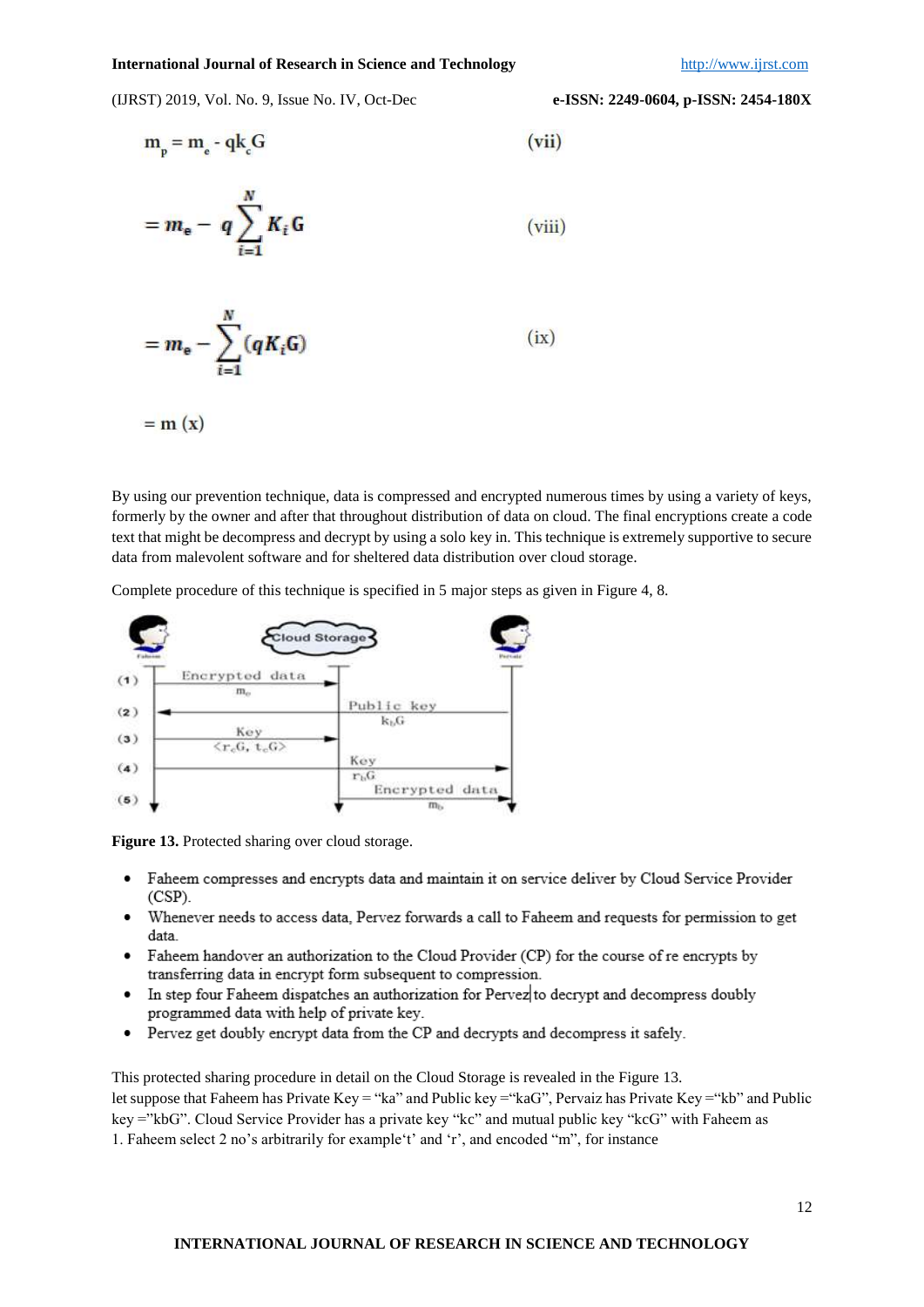$$
\mathbf{m}_{\mathbf{e}} = \mathbf{m} + \mathbf{r}\mathbf{k}_{\mathbf{c}}\mathbf{G} + \mathbf{t}\mathbf{G}
$$

 $(x_i)$ 

Faheem firstly compress and then save data in encrypted structure "me" on server. 2. With public key kbG, Pervaiz send request to Faheem.

**Table 1.** Results of different attempts

| Sr. No         | <b>Attempts</b> | <b>Success</b> | <b>Success Ratio</b> | <b>Failure</b> | <b>Failure Ratio</b> | Time/Sec.           |
|----------------|-----------------|----------------|----------------------|----------------|----------------------|---------------------|
| $\mathbf{1}$   | 5               | $\overline{2}$ | 40                   | 3              | 60                   | $8.9 \times 10^{5}$ |
| $\overline{2}$ | 10              | 8              | 80                   | $\overline{2}$ | 20                   | $1.04 \times 10^4$  |
| 3              | 15              | 6              | 40                   | 9              | 60                   | $8.9 \times 10^{5}$ |
| $\overline{4}$ | 20              | 11             | 55                   | 9              | 45                   | $7.5 \times 10^{5}$ |
| 5              | 25              | 15             | 60                   | 10             | 40                   | $1.04 \times 10^4$  |
| 6              | 30              | 14             | 46.67                | 16             | 53.33                | $7.2 \times 10^5$   |
| 7              | 35              | 18             | 51.43                | 17             | 48.57                | $9.2 \times 10^{5}$ |
| 8              | 40              | 19             | 47.5                 | 21             | 52.5                 | $8.8 \times 10^{5}$ |
| 9              | 45              | 26             | 57.78                | 19             | 42.22                | $9.1 \times 10^{5}$ |
| 10             | 50              | 23             | 46                   | 27             | 54                   | $9.7 \times 10^{5}$ |

This prevention technique permits protected sharing of data over the cloud. Data transfer depends on accessibility privileges offered by possessor of data and would not disclose any information to Cloud Storage Provider. The proposed technique allows protected distribution of data store over the cloud. Data allocation is reliant on the admission privileges offered by data owner and would not disclose any information to the Cloud Service Provider. Implementation particulars of our plan is described. By using MATLAB we develop a simulation of the planned idea. We have implemented the proposed technique by using the MATLAB simulation and recorded the results of different iterations. Following are the results taken during different iterations of the simulation. In Table 1 simulation results of different attempts are shown. In Table 1 we have ten iterations and in each iteration numbers of attempts are varied. We note the success and failure rate of each attempt. In Figure 14 success ratio of different attempts is given which shows that how many attempts were succeeded during the execution of the simulation. In Figure 15 failure

ratios of different attempts is given which shows that how many attempts were failed during the execution of the simulation. It shows the unauthorized accesses and the prevention from those accesses. Ratio of each access is given in the Figure 15. During the execution of each iteration we measure the elapsed time of the iteration and calculate the average time of the elapsed time. The elapsed time shows the execution performance of each iteration which is required to highlight the performance overhead.

### 3.2 Comparative Analysis

Security threats to our presented technique hold accessing data without authorization, illuminating information during sharing and distribution of data with others without receiving permit from the holder of data. We have summarized a detailed comparison of our proposed technique with the conventional approach and list down the success ratio against unauthorized accessibility of data. Some exceptions in unauthorized attempts were got.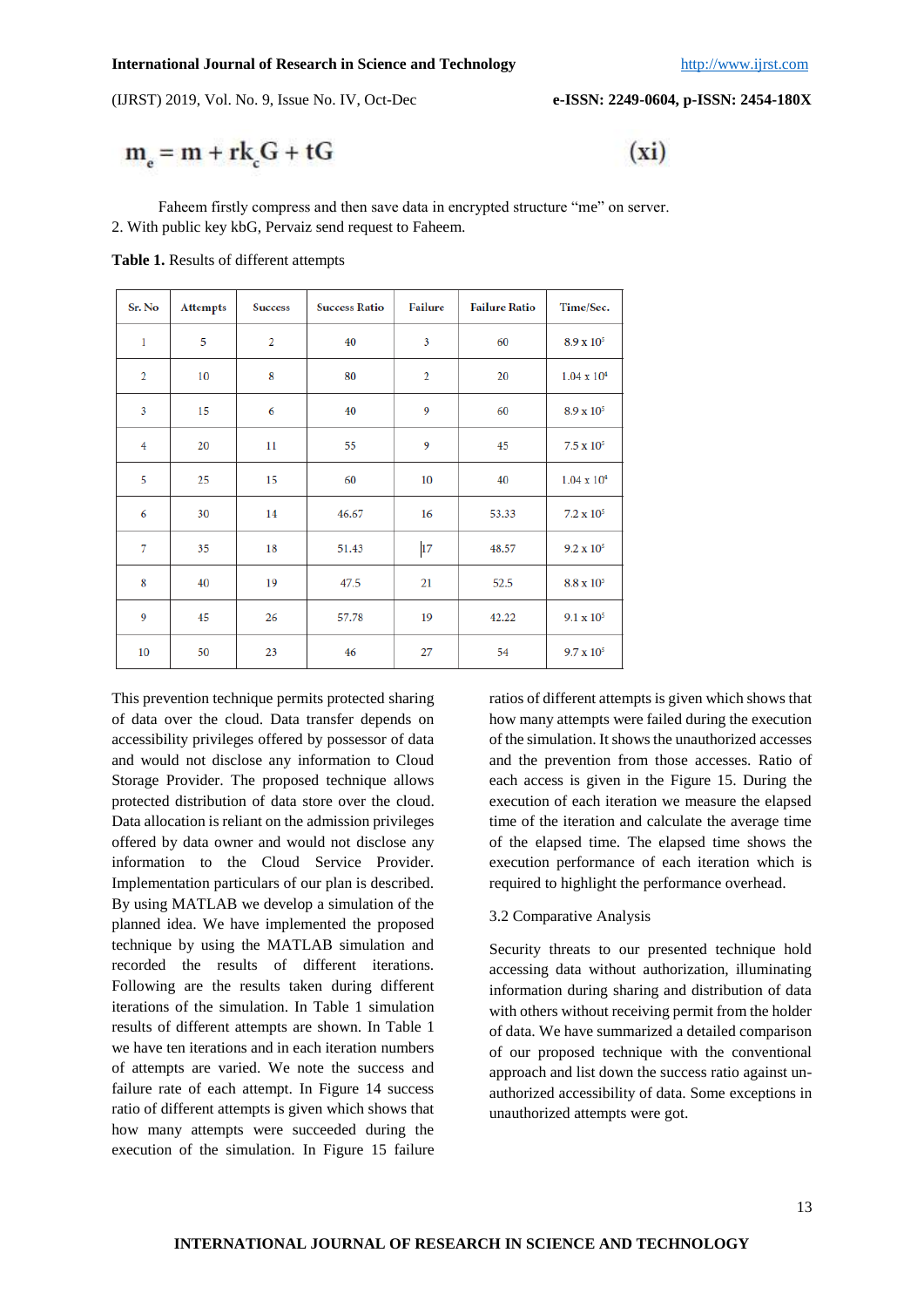(IJRST) 2019, Vol. No. 9, Issue No. IV, Oct-Dec **e-ISSN: 2249-0604, p-ISSN: 2454-180X**



**Figure 14.** Graph comparison with and without using proposed technique.

When unauthorized attempts were made and compared, minor authorized attempts also included. In Table 2 we have noted the number of unauthorized attempts and success rate with using technique and without using the technique. Graph of the comparison is shown in the Figures 17, 18. Proposed sharing method verifies users to acquire entry into the data by allot of authority to just authorized users. Provision of authorizations can be shown by data owner. Without identifications, neither Cloud Service Provider nor user would be capable to obtain entry into the data. Cloud server is unrestrained by data proprietor and it is so far malicious and not trustworthy; function of access management law is specific.



Figure 15. Comparisons chart of different techniques.

Prohibited entry to data can be identified by two scenario specified beneath. Invader needs a consent that could decrypt the data by means of Cloud Service Provider. To obtain this authorization, attacker must contain the consciousness of kb, rb, or info of rbkbG. rbis conveyed to Pervaiz in form of rbG, it's not possible for invader to compute rb from rbG. kb is a secret that is kept in hidden by Pervaiz, for this cause the attacker could not reach kb. In brief, it is not possible for attacker to acquire authorize that can interpret data with help of Cloud Service Provider. During data transfer it's eternally in encrypted form, though at varied stage it may be encoded by means of different keys. It is not a retiring stage that info is decoded in its clear form before it is dispatching to proficient user. It is certified that the whole procedure of dispatching data would not disclose data to anyone. To get data during transferring procedure invader should include a decryption key for, mb mc or me. So far discussion reveals that attacker would not be talented to decrypt mb or me. The attacker requires the info of rckcG for decrypting